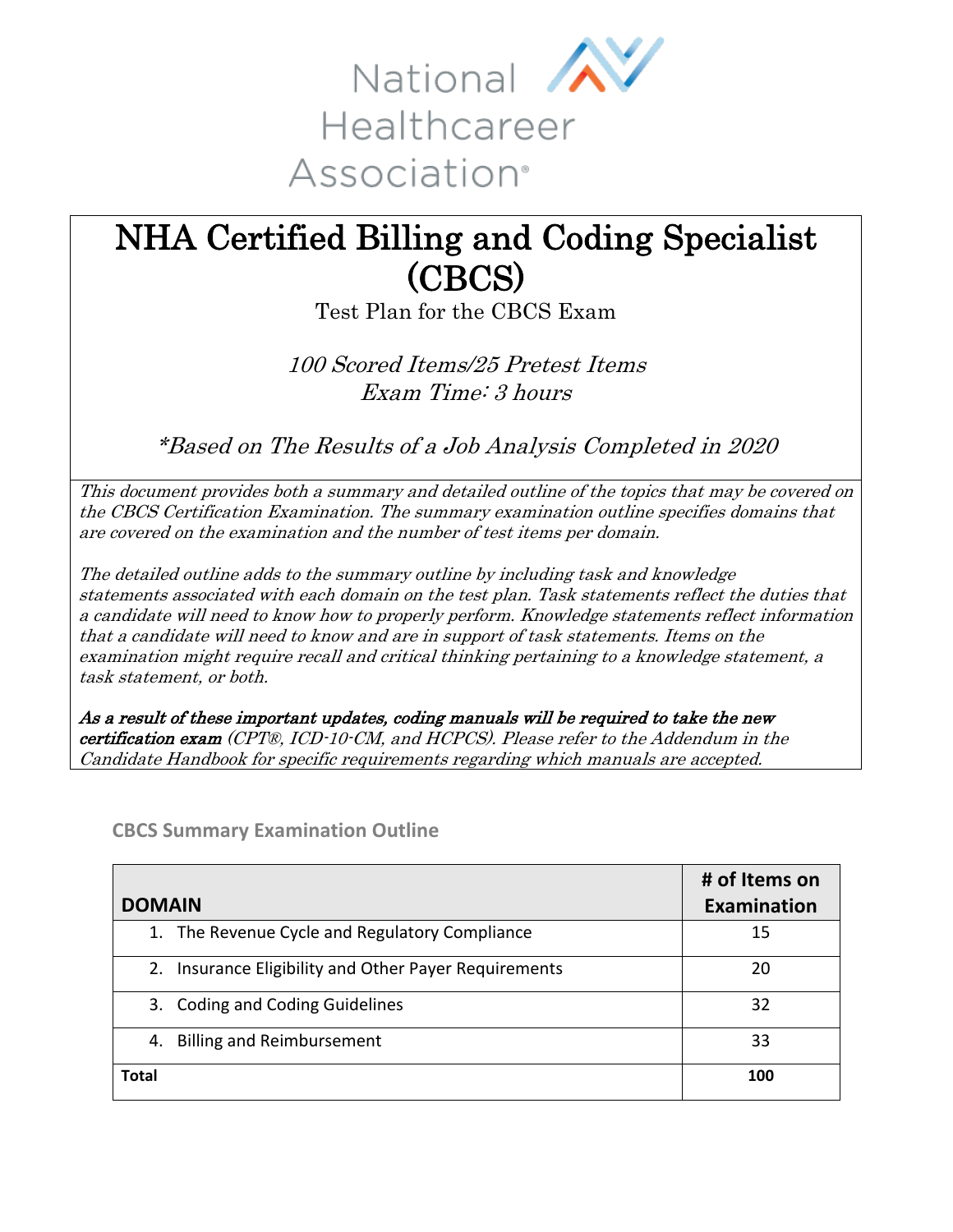## **Domain 1: The Revenue Cycle and Regulatory Compliance (15 items)**

| Tasks         |                                                                                                                                                                                                                                                                                 | Knowledge of: |                                                                                                                                                                                                                                                                            |
|---------------|---------------------------------------------------------------------------------------------------------------------------------------------------------------------------------------------------------------------------------------------------------------------------------|---------------|----------------------------------------------------------------------------------------------------------------------------------------------------------------------------------------------------------------------------------------------------------------------------|
| 1A            | Integrate revenue cycle concepts with<br>knowledge of business and payer<br>requirements to support accurate coding<br>and timely reimbursement.<br>Clearly and accurately communicate with<br>stakeholders (e.g., providers, patients,<br>payers) throughout all phases of the | k1.           | The phases of the revenue cycle and how they<br>interact/impact each other                                                                                                                                                                                                 |
|               |                                                                                                                                                                                                                                                                                 | k2.           | Laws, regulations, and administrative agency requirements<br>relevant to billing and coding roles (e.g., HIPAA, Health<br>Information Technology for Economic and Clinical Health Act<br>[HITECH Act], Fair Debt Collection Practices Act, False<br>Claims Act, Stark Law) |
| 1B            |                                                                                                                                                                                                                                                                                 |               |                                                                                                                                                                                                                                                                            |
| 1C            | revenue cycle.<br>Maintain confidentiality and security of                                                                                                                                                                                                                      | k3.           | Types of data considered PHI (e.g., email addresses, next of<br>kin, phone numbers, Social Security numbers)                                                                                                                                                               |
|               | protected health information (PHI).                                                                                                                                                                                                                                             | k4.           | Permitted use and disclosure of patient information (including                                                                                                                                                                                                             |
| 1D            | Release PHI when required in accordance<br>with the Health Insurance Portability and<br>Accountability Act (HIPAA) and facility                                                                                                                                                 |               | proper documentation, Health and Human Services<br>[HHS]/Centers for Medicare & Medicaid Services [CMS] use<br>of data)                                                                                                                                                    |
| policy.<br>1E | Ensure compliance with federal laws,                                                                                                                                                                                                                                            | k5.           | The role of the Office of the Inspector General (OIG) in<br>medical billing                                                                                                                                                                                                |
|               | regulations, and guidelines and help<br>prevent fraud and abuse by adhering to<br>billing policies, coding rules, and                                                                                                                                                           | k6.           | Components of a compliance plan and the application of the<br>Provider Self-Disclosure Protocol (SDP)                                                                                                                                                                      |
|               | conventions to submit clean and accurate<br>claims.                                                                                                                                                                                                                             | k7.           | Indicators of potential billing fraud and abuse                                                                                                                                                                                                                            |
|               |                                                                                                                                                                                                                                                                                 | k8.           | Informed, written, and implied consent                                                                                                                                                                                                                                     |
|               |                                                                                                                                                                                                                                                                                 | k9.           | Internal and third-party auditing requirements (e.g., Medicare<br>Recovery Audit Contractor (RAC), Zone Program Integrity<br>Contractor (ZPIC), payer-focused)                                                                                                             |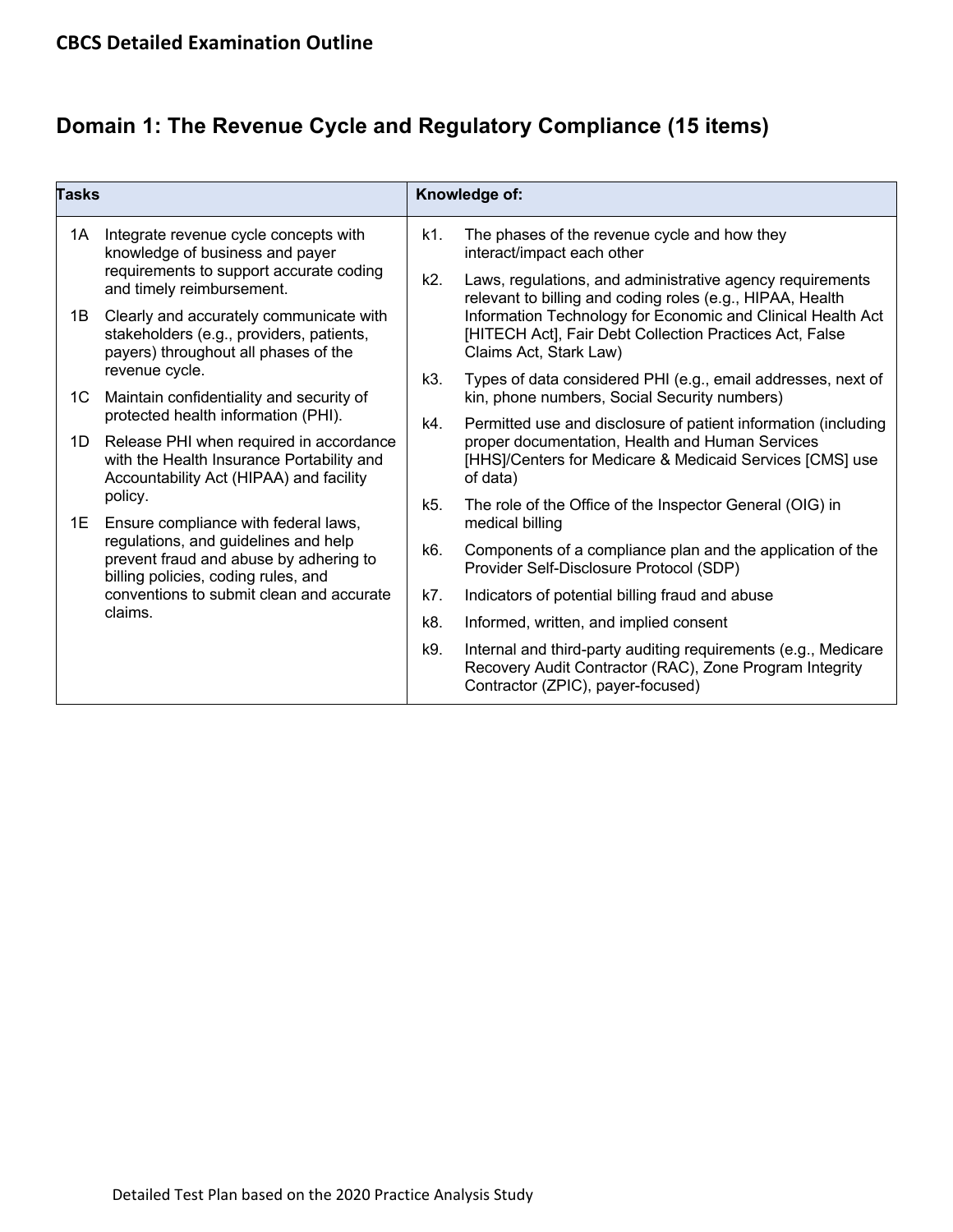### **Domain 2: Insurance Eligibility and Other Payer Requirements (20 items)**

| <b>Tasks</b> |                                                                                                                                                                                                                                                                                                                       | Knowledge of: |                                                                                                                                                                                                         |  |
|--------------|-----------------------------------------------------------------------------------------------------------------------------------------------------------------------------------------------------------------------------------------------------------------------------------------------------------------------|---------------|---------------------------------------------------------------------------------------------------------------------------------------------------------------------------------------------------------|--|
| 2A           | Verify patient insurance information and<br>ensure collection of all pertinent<br>documentation (e.g., demographic<br>information, insurance cards,<br>identification, authorizations).                                                                                                                               | k10.          | Required insurance documentation (e.g., insurance cards,<br>identification, authorizations, referrals, Assignment of Benefits<br>[AOB])                                                                 |  |
|              |                                                                                                                                                                                                                                                                                                                       | k11.          | Insurance eligibility and benefits verification processes                                                                                                                                               |  |
| 2B           | Verify insurance eligibility to determine<br>benefits, applicable copayments,<br>deductibles, and coinsurance due from<br>patient.<br>Differentiate among primary, secondary,<br>and tertiary insurance plans to<br>determine the filing order of claims and<br>update Coordination of Benefits (COB)<br>information. | k12.          | Considerations for out-of-network coverage                                                                                                                                                              |  |
|              |                                                                                                                                                                                                                                                                                                                       | k13.          | Insurance filing rules (e.g., dependent rule, birthday rule, COB)                                                                                                                                       |  |
| 2C           |                                                                                                                                                                                                                                                                                                                       | k14.          | Commercial insurance plan types (e.g., employer-sponsored,<br>indemnity, health maintenance organization [HMO], preferred<br>provider organization [PPO]), requirements, provisions, and<br>limitations |  |
|              |                                                                                                                                                                                                                                                                                                                       |               | k15. Government insurance plans (e.g., Medicare Parts A, B, C, and<br>D, Medicaid, Medigap, TRICARE), requirements, and<br>limitations                                                                  |  |
|              |                                                                                                                                                                                                                                                                                                                       | k16.          | Other third-party payers (e.g., auto, homeowners, workers'<br>compensation plans)                                                                                                                       |  |
|              |                                                                                                                                                                                                                                                                                                                       | k17.          | Referral, precertification/preauthorization, and predetermination<br>requirements                                                                                                                       |  |
|              |                                                                                                                                                                                                                                                                                                                       | k18.          | Patient financial responsibilities (e.g., copayments, deductibles,<br>coinsurance, and out-of-pocket and stop-loss maximums)                                                                            |  |
|              |                                                                                                                                                                                                                                                                                                                       | k19.          | Policies and procedures regarding uninsured or self-pay<br>patients                                                                                                                                     |  |
|              |                                                                                                                                                                                                                                                                                                                       | k20.          | Advanced beneficiary notice (ABN)                                                                                                                                                                       |  |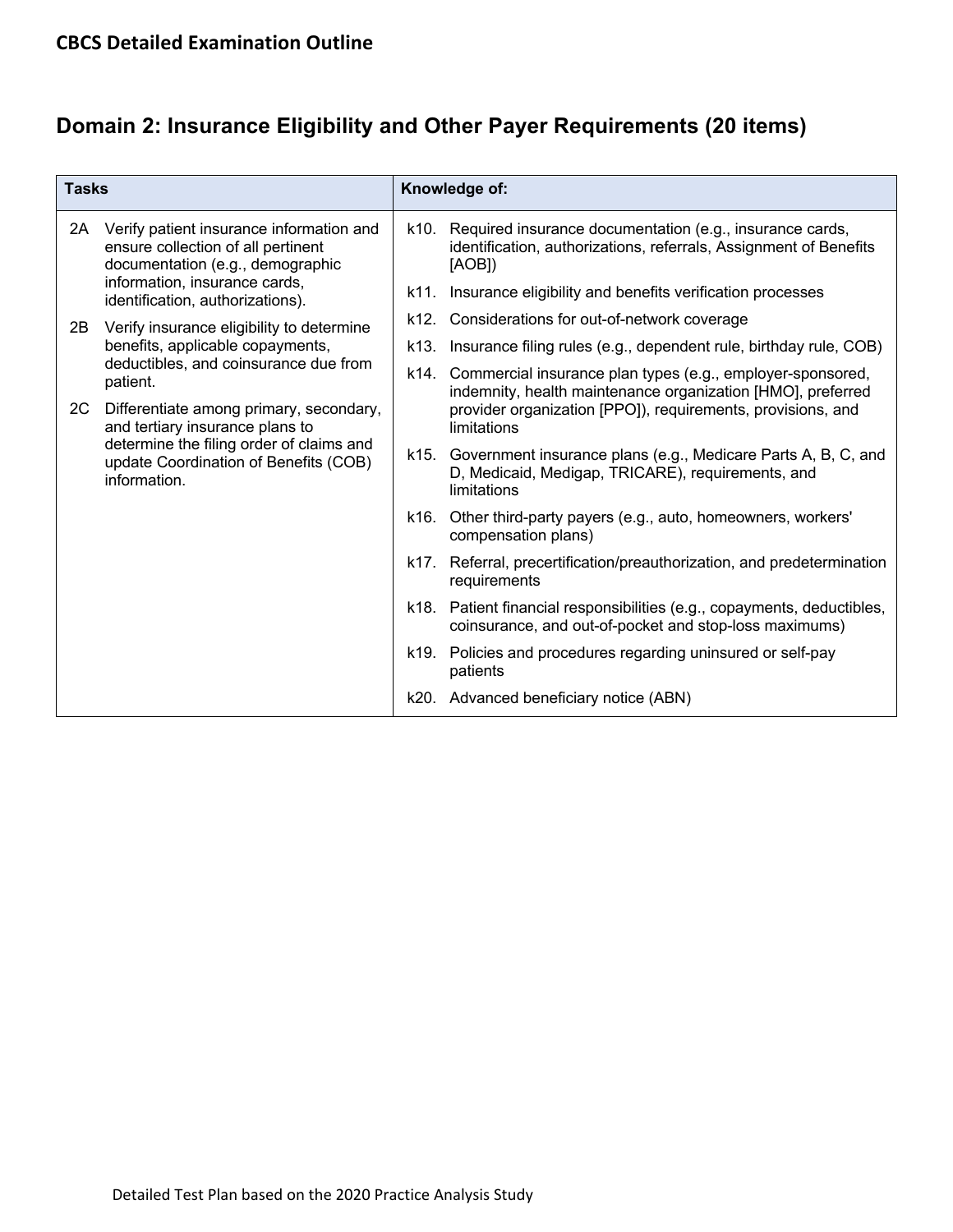## **Domain 3: Coding and Coding Guidelines (32 items)**

| <b>Tasks</b>                                                                                          |                                                                                                                                                                                                                                                 |      | Knowledge of:                                                                                                                                                                                                                                                                                  |
|-------------------------------------------------------------------------------------------------------|-------------------------------------------------------------------------------------------------------------------------------------------------------------------------------------------------------------------------------------------------|------|------------------------------------------------------------------------------------------------------------------------------------------------------------------------------------------------------------------------------------------------------------------------------------------------|
|                                                                                                       | 3A Abstract required health information from                                                                                                                                                                                                    |      | k21. Anatomy and physiology                                                                                                                                                                                                                                                                    |
| clinical documentation by applying<br>knowledge of medical terminology and<br>anatomy and physiology. |                                                                                                                                                                                                                                                 |      | k22. Medical terminology                                                                                                                                                                                                                                                                       |
|                                                                                                       |                                                                                                                                                                                                                                                 |      | k23. Allowed/standard medical acronyms                                                                                                                                                                                                                                                         |
| 3B                                                                                                    | Identify and apply ICD-10-CM codes to<br>the highest level of specificity and in the<br>proper sequence based on coding<br>guidelines and provider documentation in<br>the health record.                                                       |      | k24. Clinical vocabulary and terminology used in health<br>information systems                                                                                                                                                                                                                 |
|                                                                                                       |                                                                                                                                                                                                                                                 | k25. | Types of clinical documentation (e.g., progress notes,<br>operative reports) and location of relevant information in the<br>medical record                                                                                                                                                     |
| ЗC                                                                                                    | Identify and apply HCPCS and CPT<br>codes to the highest level of specificity<br>and in the proper sequence based on<br>coding guidelines and provider<br>documentation in the health record.                                                   | k26. | Organizations responsible for publishing and updating coding<br>manuals, guidelines, and advisory bulletins (e.g., World<br>Health Organization [WHO], American Medical Association<br>[AMA], Centers for Medicare & Medicaid Services [CMS],<br>National Center for Health Statistics [NCHS]) |
| 3D                                                                                                    | Identify and apply the correct modifiers in<br>HCPCS and CPT coding.                                                                                                                                                                            |      | k27. Purpose of various code sets (e.g., ICD-10-CM, ICD-10-PCS,<br>CPT, HCPCS)                                                                                                                                                                                                                 |
| 3E                                                                                                    | Identify and apply Evaluation and<br>Management (E/M) codes to the correct<br>level of specificity and in the proper<br>sequence based on key components,<br>medical decision-making, time, coding<br>guidelines, and provider documentation in |      | k28. ICD-10-CM coding manual use, application, organizing<br>structure, coding conventions, symbols, and coding<br>guidelines                                                                                                                                                                  |
|                                                                                                       |                                                                                                                                                                                                                                                 |      | k29. CPT manual use, application, organizing structure, coding<br>conventions, and coding guidelines                                                                                                                                                                                           |
| 3F                                                                                                    | the health record.<br>Review medical procedures and codes as<br>documented by providers and other<br>clinicians and query providers or clinicians<br>when clarification is needed.                                                              |      | k30. HCPCS manual use, application, organizing structure, coding<br>conventions, and coding guidelines                                                                                                                                                                                         |
|                                                                                                       |                                                                                                                                                                                                                                                 |      | k31. Modifier use                                                                                                                                                                                                                                                                              |
|                                                                                                       |                                                                                                                                                                                                                                                 |      | k32. Code sequencing                                                                                                                                                                                                                                                                           |
|                                                                                                       |                                                                                                                                                                                                                                                 |      | k33. Evaluation and Management (E/M) levels, key components,<br>contributory factors, medical decision-making, and time                                                                                                                                                                        |
|                                                                                                       |                                                                                                                                                                                                                                                 |      | k34. Use of place of service codes                                                                                                                                                                                                                                                             |
|                                                                                                       |                                                                                                                                                                                                                                                 |      | k35. Coding for specialty areas (e.g., anesthesia, burns, pathology<br>and laboratory, orthopedic)                                                                                                                                                                                             |
|                                                                                                       |                                                                                                                                                                                                                                                 |      | k36. Medicare coding requirements (e.g., G-codes, quality<br>reporting codes)                                                                                                                                                                                                                  |
|                                                                                                       |                                                                                                                                                                                                                                                 | k37. | Medical necessity criteria and requirements                                                                                                                                                                                                                                                    |
|                                                                                                       |                                                                                                                                                                                                                                                 | k38. | Special considerations related to remote visits (e.g.,<br>telemedicine, virtual visits)                                                                                                                                                                                                        |